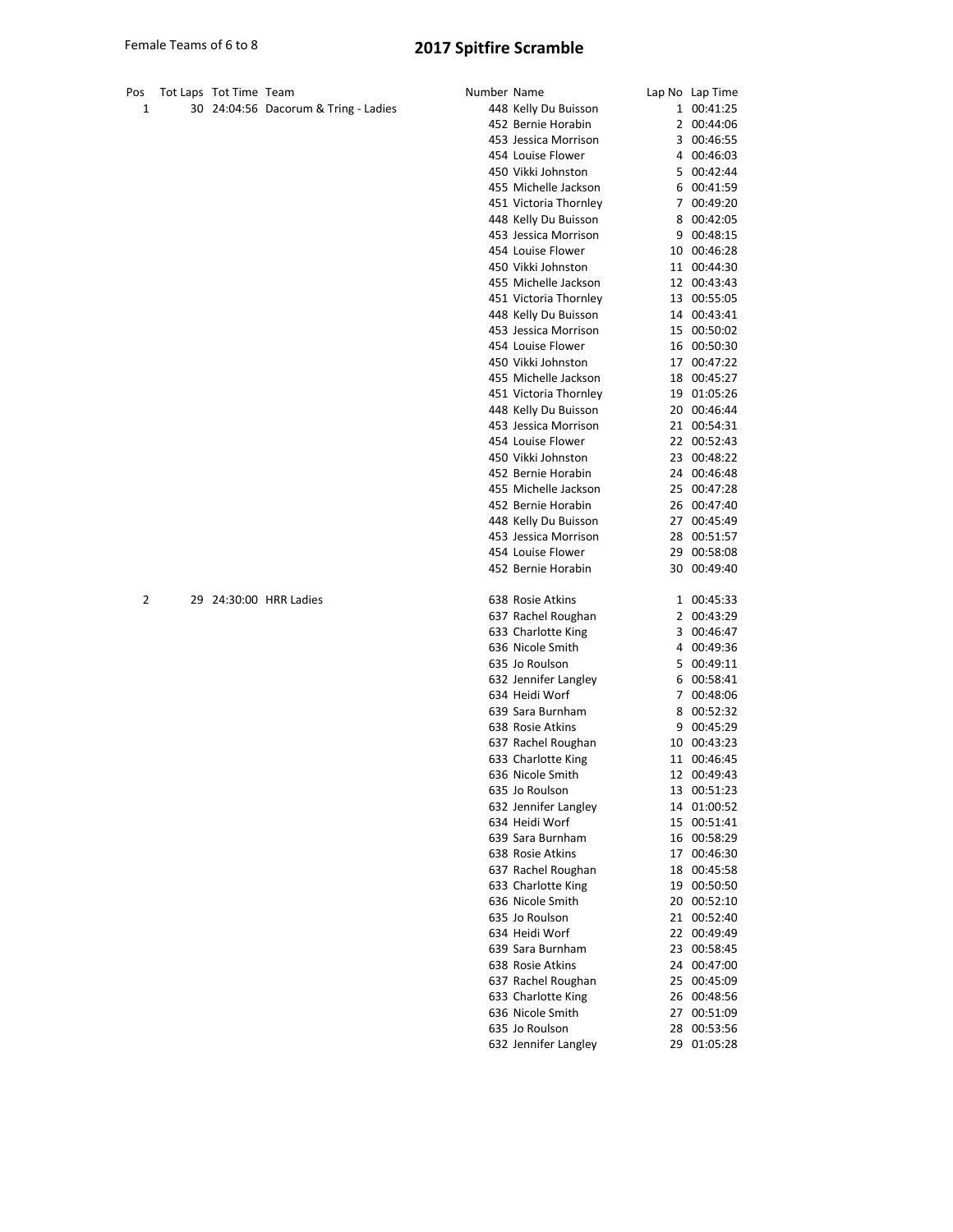| Pos<br>3 | Tot Laps Tot Time Team |                                             | Number Name |                                      | Lap No Lap Time<br>1 00:44:52 |
|----------|------------------------|---------------------------------------------|-------------|--------------------------------------|-------------------------------|
|          |                        | 28 24:27:17 S.W.A.T.T Upjoggers             |             | 793 Sarah Kipping<br>792 Karen Payne | 2 00:44:24                    |
|          |                        |                                             |             | 799 Lesley Gazzard                   | 3 00:48:33                    |
|          |                        |                                             |             | 795 Claire Kilmartin                 | 4 00:58:11                    |
|          |                        |                                             |             | 794 Becky Davenport                  | 5 00:56:24                    |
|          |                        |                                             |             | 796 Loraine O'Neill                  | 6 00:50:59                    |
|          |                        |                                             |             | 797 Toni Dance                       | 7 00:56:29                    |
|          |                        |                                             |             | 798 Amanda Thienel                   | 8 00:50:42                    |
|          |                        |                                             |             | 793 Sarah Kipping                    | 9 00:43:10                    |
|          |                        |                                             |             | 792 Karen Payne                      | 10 00:45:57                   |
|          |                        |                                             |             | 799 Lesley Gazzard                   | 11 00:49:49                   |
|          |                        |                                             |             | 795 Claire Kilmartin                 | 12 01:01:51                   |
|          |                        |                                             |             | 794 Becky Davenport                  | 13 00:59:43                   |
|          |                        |                                             |             | 796 Loraine O'Neill                  | 14 00:54:07                   |
|          |                        |                                             |             | 797 Toni Dance                       | 15 00:59:16                   |
|          |                        |                                             |             | 798 Amanda Thienel                   | 16 00:54:01                   |
|          |                        |                                             |             | 793 Sarah Kipping                    | 17 00:44:34                   |
|          |                        |                                             |             | 792 Karen Payne                      | 18 00:48:37                   |
|          |                        |                                             |             | 799 Lesley Gazzard                   | 19 00:50:36                   |
|          |                        |                                             |             | 795 Claire Kilmartin                 | 20 01:01:56                   |
|          |                        |                                             |             | 794 Becky Davenport                  | 21 01:01:48                   |
|          |                        |                                             |             | 796 Loraine O'Neill                  | 22 00:54:07                   |
|          |                        |                                             |             | 797 Toni Dance                       | 23 00:59:22                   |
|          |                        |                                             |             | 798 Amanda Thienel                   | 24 00:54:58                   |
|          |                        |                                             |             | 793 Sarah Kipping                    | 25 00:43:56                   |
|          |                        |                                             |             | 792 Karen Payne                      | 26 00:50:05                   |
|          |                        |                                             |             | 799 Lesley Gazzard                   | 27 00:52:55                   |
|          |                        |                                             |             | 793 Sarah Kipping                    | 28 00:45:55                   |
|          |                        |                                             |             |                                      |                               |
| 4        |                        | 26 23:50:59 Dacorum & Tring - Purple Ladies |             | 480 Samantha Sullivan                | 1 00:44:52                    |
|          |                        |                                             |             | 483 Celia Findlay                    | 2 00:45:37                    |
|          |                        |                                             |             | 486 Kirtsy Russell                   | 3 00:56:07                    |
|          |                        |                                             |             | 487 Denise Burford                   | 4 00:55:42                    |
|          |                        |                                             |             | 483 Celia Findlay                    | 5 00:45:41                    |
|          |                        |                                             |             | 481 Erica Klein                      | 6 00:50:45                    |
|          |                        |                                             |             | 484 Penny Wallduck                   | 7 00:52:31                    |
|          |                        |                                             |             | 482 Tina Le                          | 8 00:49:57                    |
|          |                        |                                             |             | 485 Charlotte McGahern               | 9 01:03:40                    |
|          |                        |                                             |             | 480 Samantha Sullivan                | 10 00:45:01                   |
|          |                        |                                             |             | 487 Denise Burford                   | 11 01:00:09                   |
|          |                        |                                             |             | 481 Erica Klein                      | 12 00:51:36                   |
|          |                        |                                             |             | 484 Penny Wallduck                   | 13 00:56:30                   |
|          |                        |                                             |             | 482 Tina Le                          | 14 01:10:35                   |
|          |                        |                                             |             | 485 Charlotte McGahern               | 15 01:11:09                   |
|          |                        |                                             |             | 480 Samantha Sullivan                | 16 00:49:09                   |
|          |                        |                                             |             | 481 Erica Klein                      | 17 00:55:04                   |
|          |                        |                                             |             | 484 Penny Wallduck                   | 18 01:01:26                   |
|          |                        |                                             |             | 482 Tina Le                          | 19 00:55:29                   |
|          |                        |                                             |             | 485 Charlotte McGahern               | 20 01:17:18                   |
|          |                        |                                             |             | 480 Samantha Sullivan                | 21 00:47:45                   |
|          |                        |                                             |             | 483 Celia Findlay                    | 22 00:46:05                   |
|          |                        |                                             |             | 486 Kirtsy Russell                   | 23 00:58:00                   |
|          |                        |                                             |             | 481 Erica Klein                      | 24 00:54:57                   |
|          |                        |                                             |             | 483 Celia Findlay                    | 25 00:47:46                   |
|          |                        |                                             |             | 486 Kirtsy Russell                   | 26 00:58:08                   |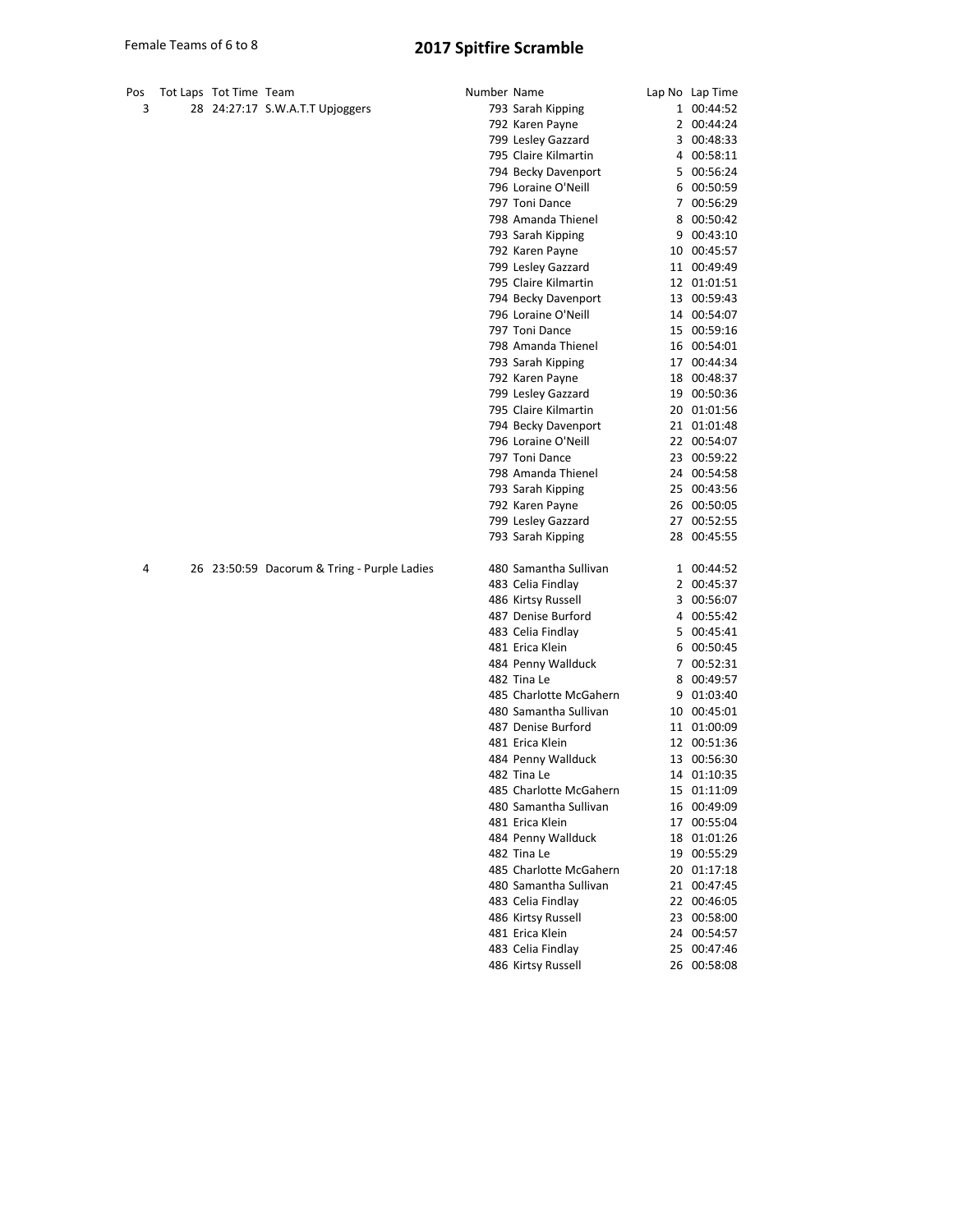|  | Pos Tot Laps Tot Time Team |                          |
|--|----------------------------|--------------------------|
|  |                            | 26 24:30:27 Viewtube Lau |

| Pos | Tot Laps Tot Time Team |                             | Number Name |                        | Lap No Lap Time |
|-----|------------------------|-----------------------------|-------------|------------------------|-----------------|
| 5   |                        | 26 24:30:27 Viewtube Ladies |             | 945 Angela Rockson     | 1 00:47:25      |
|     |                        |                             |             | 948 Rosie Booz         | 2 00:48:42      |
|     |                        |                             |             | 947 Susan McDowell     | 3 00:49:34      |
|     |                        |                             |             | 951 Jenny Winter       | 4 00:53:15      |
|     |                        |                             |             | 944 Ellie Page         | 5 00:52:21      |
|     |                        |                             |             | 950 Danuta Grosz       | 6 00:55:13      |
|     |                        |                             |             | 949 Esme Pontes        | 7 01:00:54      |
|     |                        |                             |             | 946 Tracy Oakden       | 8 00:58:07      |
|     |                        |                             |             | 945 Angela Rockson     | 9 00:46:44      |
|     |                        |                             |             | 948 Rosie Booz         | 10 00:50:10     |
|     |                        |                             |             | 947 Susan McDowell     | 11 00:50:48     |
|     |                        |                             |             | 951 Jenny Winter       | 12 01:00:19     |
|     |                        |                             |             | 944 Ellie Page         | 13 00:59:32     |
|     |                        |                             |             | 950 Danuta Grosz       | 14 00:57:06     |
|     |                        |                             |             | 949 Esme Pontes        | 15 01:03:05     |
|     |                        |                             |             | 946 Tracy Oakden       | 16 01:04:40     |
|     |                        |                             |             | 945 Angela Rockson     | 17 00:52:11     |
|     |                        |                             |             | 948 Rosie Booz         | 18 00:57:06     |
|     |                        |                             |             | 947 Susan McDowell     | 19 00:55:56     |
|     |                        |                             |             | 951 Jenny Winter       | 20 01:01:42     |
|     |                        |                             |             | 944 Ellie Page         | 21 01:03:24     |
|     |                        |                             |             | 950 Danuta Grosz       | 22 00:58:49     |
|     |                        |                             |             | 949 Esme Pontes        | 23 01:04:01     |
|     |                        |                             |             | 946 Tracy Oakden       | 24 01:05:29     |
|     |                        |                             |             | 948 Rosie Booz         | 25 00:56:21     |
|     |                        |                             |             | 945 Angela Rockson     | 26 00:57:33     |
| 6   |                        | 26 24:30:38 Scrambled Legs  |             | 814 Danielle Chetcuti  | 1 00:37:23      |
|     |                        |                             |             | 813 Sophie Hancock     | 2 00:50:11      |
|     |                        |                             |             | 810 Helen Garcia       | 3 00:52:57      |
|     |                        |                             |             | 811 Georgina Payne     | 4 01:04:26      |
|     |                        |                             |             | 812 Nicola Warne       | 5 00:58:33      |
|     |                        |                             |             | 808 Olivia Littlechild | 6 00:50:16      |
|     |                        |                             |             | 809 Lisa Thake         | 7 01:04:08      |
|     |                        |                             |             | 815 Laura Lawson       | 8 00:55:50      |
|     |                        |                             |             | 814 Danielle Chetcuti  | 9 00:37:40      |
|     |                        |                             |             | 813 Sophie Hancock     | 10 00:51:26     |
|     |                        |                             |             | 810 Helen Garcia       | 11 00:52:59     |
|     |                        |                             |             | 811 Georgina Payne     | 12 01:10:51     |
|     |                        |                             |             | 812 Nicola Warne       | 13 00:59:50     |
|     |                        |                             |             | 808 Olivia Littlechild | 14 00:55:59     |
|     |                        |                             |             | 809 Lisa Thake         | 15 01:07:11     |
|     |                        |                             |             | 815 Laura Lawson       | 16 01:02:14     |
|     |                        |                             |             | 814 Danielle Chetcuti  | 17 00:42:18     |
|     |                        |                             |             | 813 Sophie Hancock     | 18 00:54:37     |
|     |                        |                             |             | 810 Helen Garcia       | 19 00:58:24     |
|     |                        |                             |             | 811 Georgina Payne     | 20 01:16:19     |
|     |                        |                             |             | 812 Nicola Warne       | 21 01:00:15     |
|     |                        |                             |             | 808 Olivia Littlechild | 22 00:57:10     |
|     |                        |                             |             | 809 Lisa Thake         | 23 01:13:44     |
|     |                        |                             |             | 815 Laura Lawson       | 24 01:03:30     |
|     |                        |                             |             | 814 Danielle Chetcuti  | 25 00:38:20     |
|     |                        |                             |             | 813 Sophie Hancock     | 26 00:54:07     |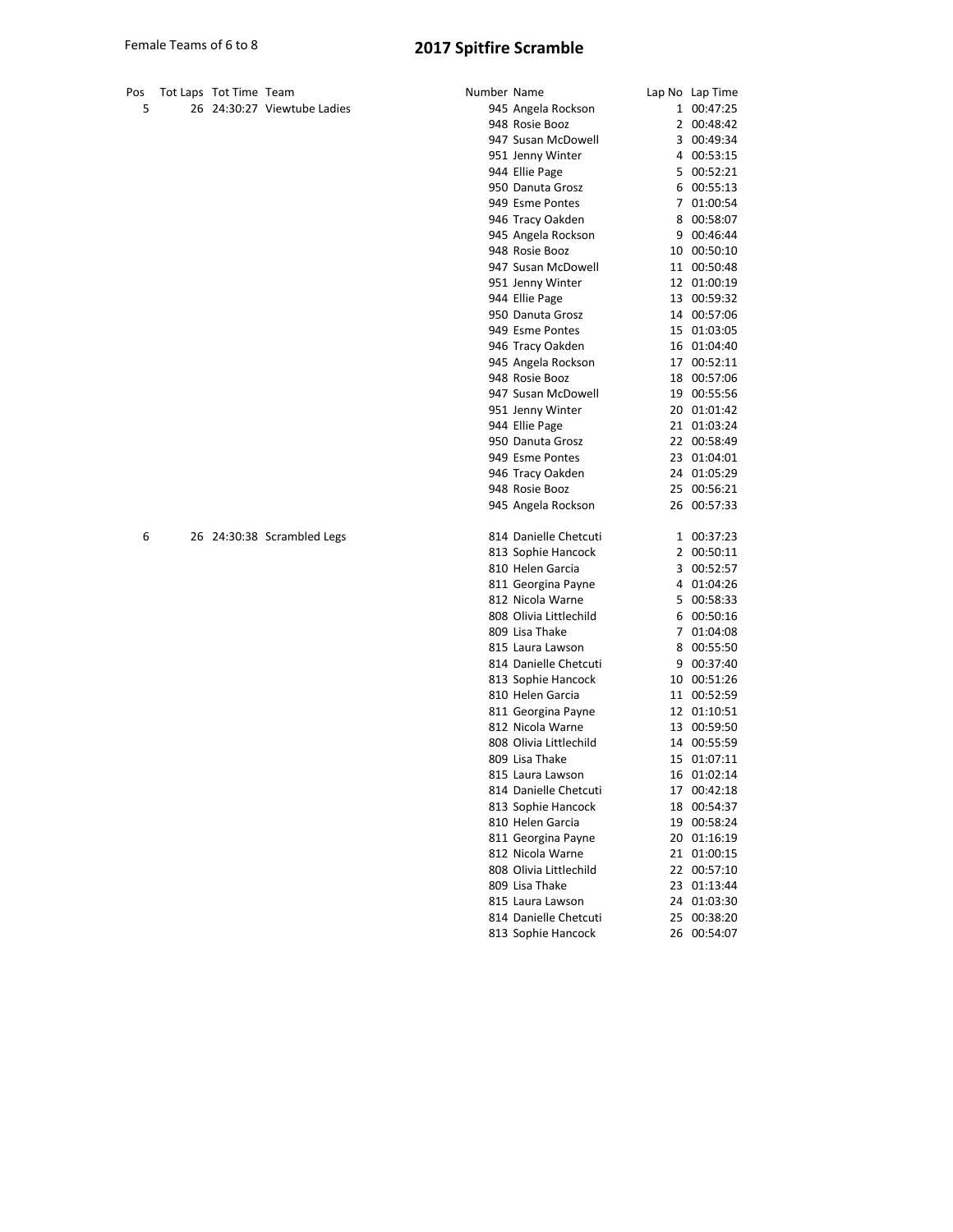| Pos<br>7 | Tot Laps Tot Time Team |                                           | Number Name |                         | Lap No Lap Time |
|----------|------------------------|-------------------------------------------|-------------|-------------------------|-----------------|
|          |                        | 25 23:58:22 Havering Tri & Scramble babes |             | 694 Lyndia Fenny        | 1 00:44:46      |
|          |                        |                                           |             | 695 Angela Thompson     | 2 00:48:35      |
|          |                        |                                           |             | 693 Nicola Leonard      | 3 00:44:26      |
|          |                        |                                           |             | 691 Lucy Edwards        | 4 00:57:53      |
|          |                        |                                           |             | 688 Laura Homer         | 5 00:55:01      |
|          |                        |                                           |             | 690 Amy Jones           | 6 00:52:31      |
|          |                        |                                           |             | 689 Kay Hamilton        | 7 01:00:19      |
|          |                        |                                           |             | 692 Lisa Martindale     | 8 01:08:50      |
|          |                        |                                           |             | 694 Lyndia Fenny        | 9 00:47:16      |
|          |                        |                                           |             | 695 Angela Thompson     | 10 00:48:38     |
|          |                        |                                           |             | 693 Nicola Leonard      | 11 00:45:58     |
|          |                        |                                           |             | 691 Lucy Edwards        | 12 01:04:39     |
|          |                        |                                           |             | 688 Laura Homer         | 13 01:00:05     |
|          |                        |                                           |             | 690 Amy Jones           | 14 00:54:33     |
|          |                        |                                           |             | 689 Kay Hamilton        | 15 01:10:38     |
|          |                        |                                           |             | 692 Lisa Martindale     | 16 01:11:44     |
|          |                        |                                           |             | 694 Lyndia Fenny        | 17 00:53:27     |
|          |                        |                                           |             | 695 Angela Thompson     | 18 00:58:28     |
|          |                        |                                           |             | 693 Nicola Leonard      | 19 00:47:01     |
|          |                        |                                           |             | 691 Lucy Edwards        | 20 01:21:58     |
|          |                        |                                           |             | 688 Laura Homer         | 21 01:01:44     |
|          |                        |                                           |             | 690 Amy Jones           | 22 00:55:01     |
|          |                        |                                           |             | 689 Kay Hamilton        | 23 01:23:15     |
|          |                        |                                           |             | 693 Nicola Leonard      | 24 00:46:02     |
|          |                        |                                           |             | 693 Nicola Leonard      | 25 00:55:34     |
| 8        |                        | 24 24:31:10 Dagenham Divas                |             | 501 Rahana Islam        | 1 00:50:22      |
|          |                        |                                           |             | 499 Timi Veerasamy      | 2 00:53:42      |
|          |                        |                                           |             | 500 Sara Prior          | 3 01:01:41      |
|          |                        |                                           |             | 503 Rosina Salmon       | 4 00:54:57      |
|          |                        |                                           |             | 502 Louise Chappell     | 5 00:57:24      |
|          |                        |                                           |             | 498 Jenny Akroyd        | 6 01:13:41      |
|          |                        |                                           |             | 497 Jane Swanson-Sprent | 7 01:00:31      |
|          |                        |                                           |             | 496 Beverley Eagles     | 8 00:57:10      |
|          |                        |                                           |             | 501 Rahana Islam        | 9 00:51:54      |
|          |                        |                                           |             | 499 Timi Veerasamy      | 10 00:58:27     |
|          |                        |                                           |             | 500 Sara Prior          | 11 01:04:38     |
|          |                        |                                           |             | 503 Rosina Salmon       | 12 00:56:45     |
|          |                        |                                           |             | 502 Louise Chappell     | 13 00:58:25     |
|          |                        |                                           |             | 497 Jane Swanson-Sprent | 14 01:04:22     |
|          |                        |                                           |             | 496 Beverley Eagles     | 15 01:03:14     |
|          |                        |                                           |             | 501 Rahana Islam        | 16 00:57:29     |
|          |                        |                                           |             | 498 Jenny Akroyd        | 17 01:28:49     |
|          |                        |                                           |             | 499 Timi Veerasamy      | 18 01:00:14     |
|          |                        |                                           |             | 500 Sara Prior          | 19 01:09:23     |
|          |                        |                                           |             | 503 Rosina Salmon       | 20 00:58:10     |
|          |                        |                                           |             | 502 Louise Chappell     | 21 01:04:10     |
|          |                        |                                           |             | 497 Jane Swanson-Sprent | 22 01:05:24     |
|          |                        |                                           |             | 496 Beverley Eagles     | 23 01:02:58     |
|          |                        |                                           |             | 501 Rahana Islam        | 24 00:57:20     |
|          |                        |                                           |             |                         |                 |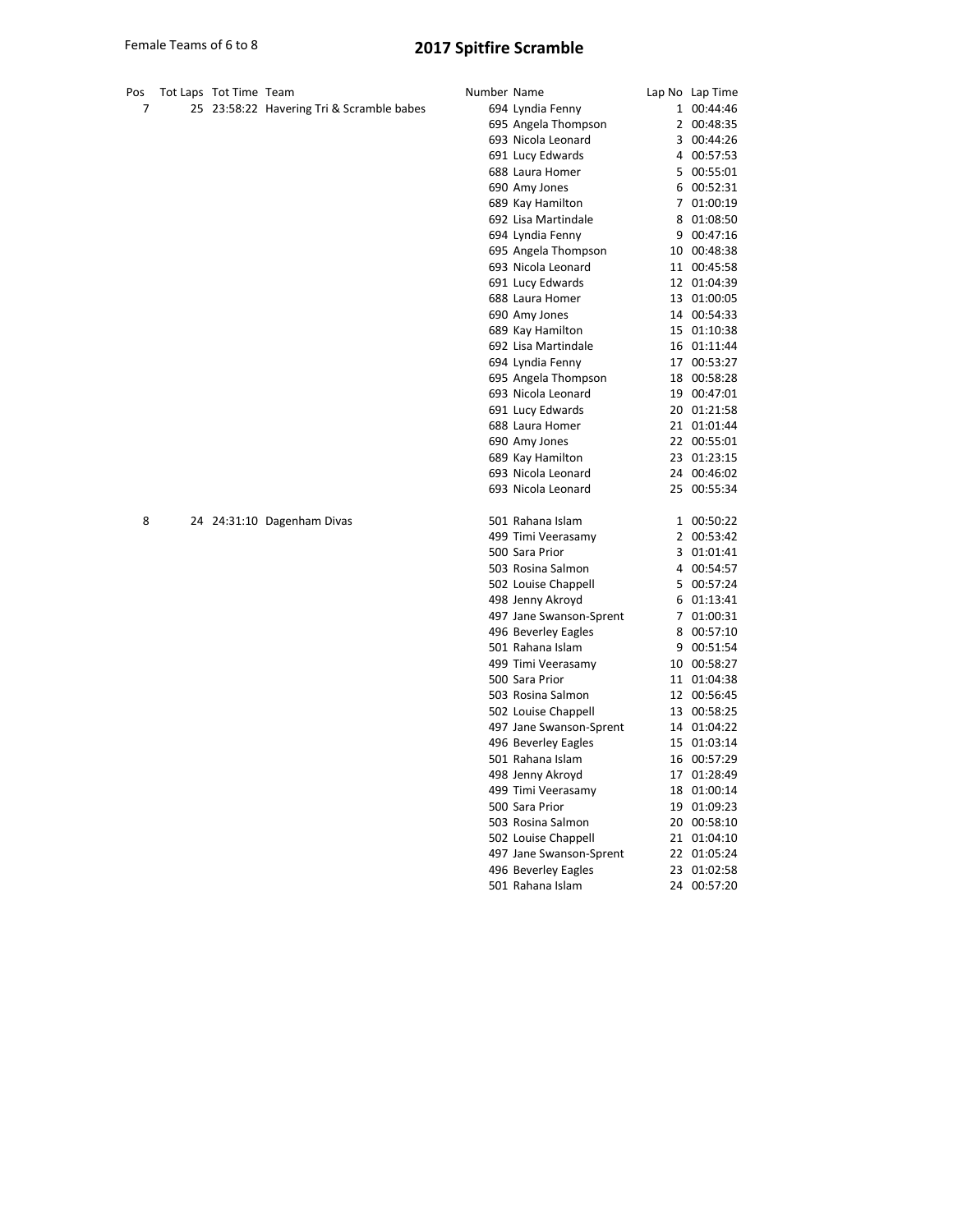| Pos | Tot Laps Tot Time Team |                            | Number Name |                    | Lap No Lap Time |
|-----|------------------------|----------------------------|-------------|--------------------|-----------------|
| 9   |                        | 23 23:35:00 KTH Fancy Feet |             | 722 Stef Saunders  | 1 01:03:26      |
|     |                        |                            |             | 721 Karen Albery   | 2 00:48:32      |
|     |                        |                            |             | 724 Karen Hearne   | 3 00:57:34      |
|     |                        |                            |             | 725 Paula Sinott   | 4 00:57:49      |
|     |                        |                            |             | 726 Bec Murphy     | 5 01:01:45      |
|     |                        |                            |             | 720 Trudi Pike     | 6 00:48:42      |
|     |                        |                            |             | 727 Sam Brockway   | 7 00:56:39      |
|     |                        |                            |             | 723 Rachel Kieran  | 8 01:13:13      |
|     |                        |                            |             | 722 Stef Saunders  |                 |
|     |                        |                            |             |                    | 9 01:04:53      |
|     |                        |                            |             | 721 Karen Albery   | 10 00:51:31     |
|     |                        |                            |             | 724 Karen Hearne   | 11 01:04:23     |
|     |                        |                            |             | 725 Paula Sinott   | 12 00:59:49     |
|     |                        |                            |             | 726 Bec Murphy     | 13 01:12:08     |
|     |                        |                            |             | 720 Trudi Pike     | 14 00:57:42     |
|     |                        |                            |             | 727 Sam Brockway   | 15 01:00:58     |
|     |                        |                            |             | 723 Rachel Kieran  | 16 01:17:49     |
|     |                        |                            |             | 722 Stef Saunders  | 17 01:08:05     |
|     |                        |                            |             | 721 Karen Albery   | 18 00:54:38     |
|     |                        |                            |             | 724 Karen Hearne   | 19 01:08:20     |
|     |                        |                            |             | 725 Paula Sinott   | 20 00:59:36     |
|     |                        |                            |             | 726 Bec Murphy     | 21 01:11:19     |
|     |                        |                            |             | 720 Trudi Pike     | 22 00:54:05     |
|     |                        |                            |             | 727 Sam Brockway   | 23 01:02:04     |
|     |                        |                            |             |                    |                 |
| 10  | 22 24:45:43 RIOT       |                            |             | 781 Amanda Keasley | 1 00:52:56      |
|     |                        |                            |             | 779 Lisa Gaskin    | 2 00:58:31      |
|     |                        |                            |             | 778 Laura Kelly    | 3 00:52:54      |
|     |                        |                            |             | 777 Josy Hughes    | 4 01:05:47      |
|     |                        |                            |             | 776 Anne Wright    | 5 01:23:41      |
|     |                        |                            |             | 780 Laura Dobie    | 6 01:05:38      |
|     |                        |                            |             | 781 Amanda Keasley | 7 00:53:05      |
|     |                        |                            |             | 779 Lisa Gaskin    | 8 01:00:11      |
|     |                        |                            |             | 778 Laura Kelly    | 9 00:55:17      |
|     |                        |                            |             |                    | 10 01:07:39     |
|     |                        |                            |             | 777 Josy Hughes    |                 |
|     |                        |                            |             | 776 Anne Wright    | 11 01:31:10     |
|     |                        |                            |             | 780 Laura Dobie    | 12 01:15:22     |
|     |                        |                            |             | 781 Amanda Keasley | 13 00:59:15     |
|     |                        |                            |             | 779 Lisa Gaskin    | 14 01:04:17     |
|     |                        |                            |             | 778 Laura Kelly    | 15 01:00:26     |
|     |                        |                            |             | 777 Josy Hughes    | 16 01:14:42     |
|     |                        |                            |             | 776 Anne Wright    | 17 01:32:17     |
|     |                        |                            |             | 780 Laura Dobie    | 18 01:24:58     |
|     |                        |                            |             | 781 Amanda Keasley | 19 00:56:11     |
|     |                        |                            |             | 779 Lisa Gaskin    | 20 01:09:46     |
|     |                        |                            |             | 778 Laura Kelly    | 21 01:01:32     |
|     |                        |                            |             | 777 Josy Hughes    | 22 01:20:08     |
|     |                        |                            |             |                    |                 |
| 11  |                        | 19 23:38:52 Shady Ladies   |             | 826 Debbie Jones   | 1 01:01:57      |
|     |                        |                            |             | 824 Melanie Green  | 2 01:01:32      |
|     |                        |                            |             | 830 Shameem Ahmed  | 3 01:08:37      |
|     |                        |                            |             | 828 Trish Murphy   | 4 01:11:58      |
|     |                        |                            |             | 825 Maria Brill    | 5 01:13:16      |
|     |                        |                            |             | 831 Jane Foster    | 6 01:11:33      |
|     |                        |                            |             | 827 Andi Wright    | 7 01:09:24      |
|     |                        |                            |             | 829 Emma Tudor     | 8 01:21:18      |
|     |                        |                            |             | 826 Debbie Jones   | 9 01:13:14      |
|     |                        |                            |             | 824 Melanie Green  | 10 01:10:44     |
|     |                        |                            |             | 830 Shameem Ahmed  | 11 01:15:35     |
|     |                        |                            |             | 828 Trish Murphy   | 12 01:21:05     |
|     |                        |                            |             | 825 Maria Brill    | 13 01:12:24     |
|     |                        |                            |             |                    |                 |
|     |                        |                            |             | 831 Jane Foster    | 14 01:15:23     |
|     |                        |                            |             | 829 Emma Tudor     | 15 01:26:58     |
|     |                        |                            |             | 827 Andi Wright    | 16 01:44:47     |
|     |                        |                            |             | 826 Debbie Jones   | 17 01:08:00     |
|     |                        |                            |             | 824 Melanie Green  | 18 01:11:20     |
|     |                        |                            |             | 830 Shameem Ahmed  | 19 01:19:47     |